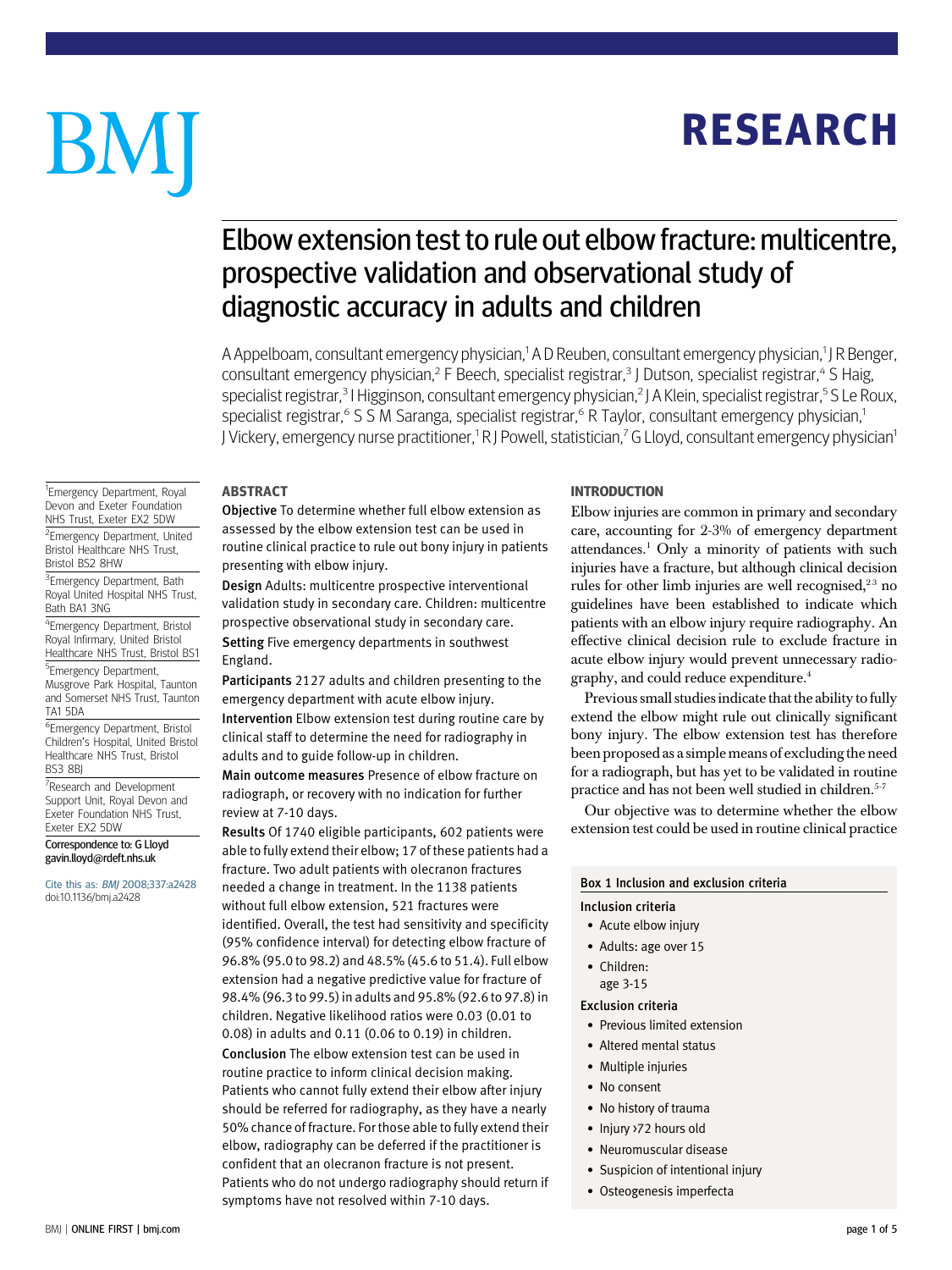to rule out bony injury in patients presenting with acute elbow injury.

#### **METHODS**

#### Design and setting

We did a multicentre, prospective validation study in adults and an observational study in children who presented with acute elbow injury to five emergency departments in southwest England, UK. As the diagnostic accuracy of the test had not been assessed in children, we did not think that an interventional study was justified in this group. The study was conducted and reported in accord with STARD principles.<sup>8</sup> We delivered standardised training for the elbow extension test to emergency nurse practitioners and doctors.

#### **Participants**

Adults (>15 years old) and children (3-15 years) presenting to the participating centres within 72 hours of elbow injury were consecutively recruited to the trials with informed written consent. Box 1 shows inclusion and exclusion criteria.

We judged that for the elbow extension test to be clinically acceptable as a single test for universal use to rule out elbow fracture sensitivity needed to be greater than 99%. With the  $3/n$  rule for zero numerators,  $9300$ adults and 300 children with full elbow extension and no significant fracture would yield a test sensitivity of 100% for each group, with 95% confidence intervals between 99% and 100%.



Details of patients undergoing the elbow extension test. Combined totals are shown, with numbers of children in parentheses

#### Table 1 | Details of elbow injuries identified in recruited patients. Values are numbers (percentages)

| Type of injury or fracture | <b>Adults</b> | Children |  |
|----------------------------|---------------|----------|--|
| Radial head                | 204 (64)      | 38(17)   |  |
| Olecranon                  | 28(9)         | 12(5)    |  |
| Radial neck                | 18(6)         | 10(5)    |  |
| Supracondylar              | 15(5)         | 106 (48) |  |
| <b>Dislocations</b>        | 20(6)         | 5(2)     |  |
| Other                      | 31 (10)       | 51(23)   |  |
| Totals                     | 316           | 222      |  |

#### Interventions

All patients with elbow injury were identified on arrival during normal registration and triage, and were given analgesia in accord with standard protocols. An emergency department doctor or emergency nurse practitioner then screened and recruited each patient during routine care. A pilot study of this system indicated that 97.9% of patients presenting with elbow injury were successfully screened. Recruitment rate was monitored and was constant between the centres.

After obtaining consent, the treating practitioner performed the standardised elbow extension test (box 2) as part of the examination. Adult patients with full extension (negative test result) did not undergo radiography and were discharged with analgesia and a sling as needed. Children underwent radiography at the discretion of the treating practitioner, regardless of the result of the elbow extension test. All patients who did not undergo radiography received a structured followup assessment by telephone at 7-10 days. Patients who met any of the recall criteria (box 3) were recalled to the emergency department for radiography. Those not requiring recall were assumed not to have clinically significant bony injury.

The reference standard was the final discharge diagnosis for patients followed up in an orthopaedic clinic, the formal report of a radiologist blinded to the result of the extension test for those not followed up in an orthopaedic clinic, and the result of the structured telephone interview at 7-10 days for those who did not undergo follow-up in an orthopaedic clinic or undergo radiography.

We calculated test characteristics (sensitivity, specificity, predictive values and likelihood ratios) with 95% confidence intervals, and compared proportions by  $\chi^2$ test to obtain P values, using StatsDirect version 2.5.6 (StatsDirect, Altrincham, UK). Binomial proportions were calculated with an exact binomial confidence

#### Box 2 The elbow extension test

The seated patient, with exposed and supinated arms, is asked to flex their shoulders to 90 degrees and then fully extend and lock both elbows. Injured and uninjured sides are compared visually and those with equal extension recorded as "full extension."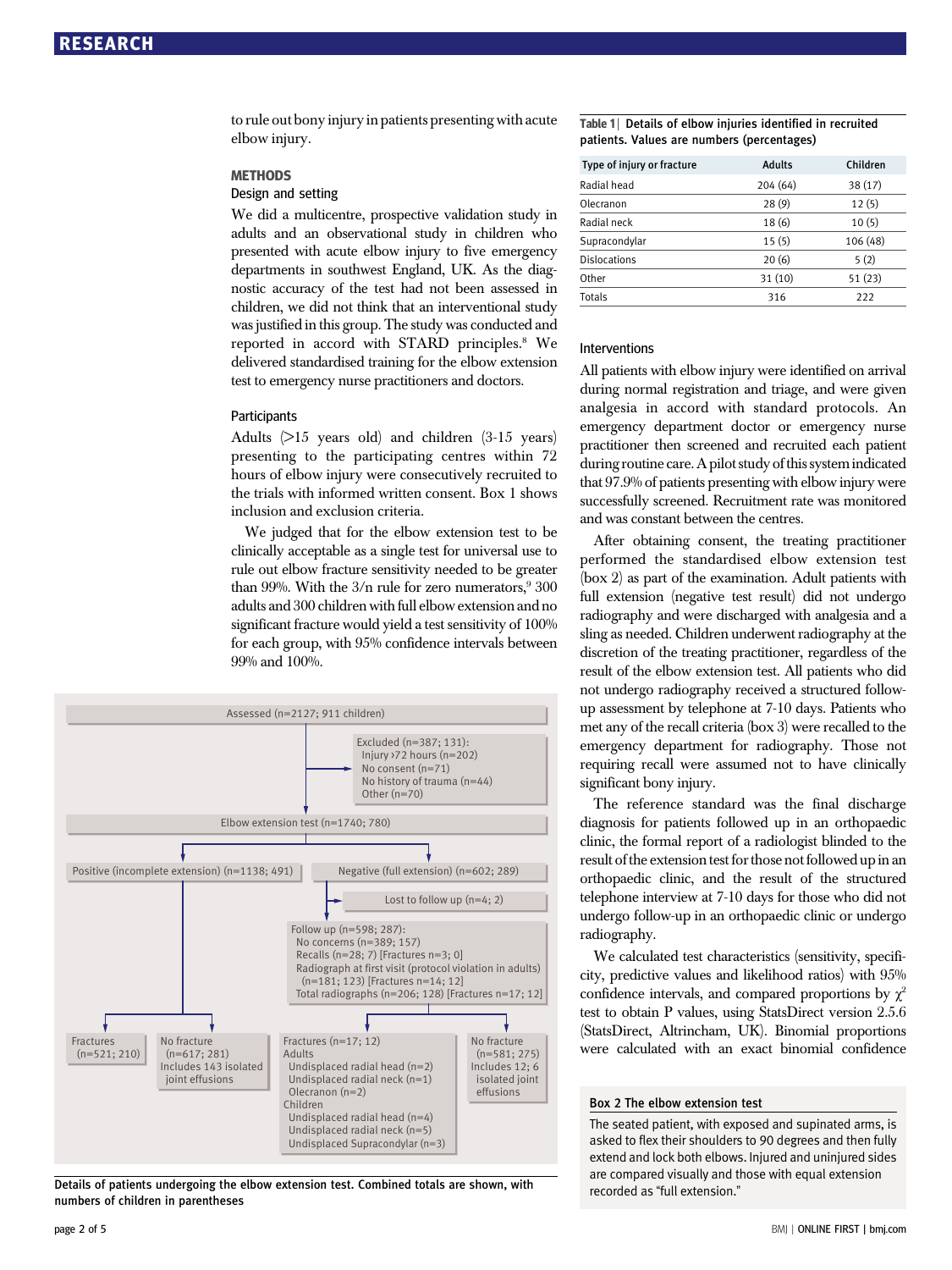|                                       | <b>Adults</b>          |                 |               | Children               |                 |               |
|---------------------------------------|------------------------|-----------------|---------------|------------------------|-----------------|---------------|
|                                       | No fracture            | <b>Fracture</b> | <b>Totals</b> | No fracture            | <b>Fracture</b> | <b>Totals</b> |
| Not full extension<br>(test positive) | 336 (84<br>effusions*) | 311             | 647           | 281 (59<br>effusions*) | 210             | 491           |
| Full extension<br>(test negative)     | 306 (6 effusions*)     | 5               | 311           | 275 (6 effusions*)     | 12              | 287           |
| Total                                 | 642                    | 316             | 958           | 556                    | 222             | 778           |

interval, using the Clopper-Pearson method<sup>10</sup> and for likelihood ratios, we used the Koopman method.<sup>11</sup>

#### RESULTS

We screened 2127 patients for eligibility over 21 months (July 2004-April 2006). Of these, 960 adults and 780 children were recruited to the study and underwent the elbow extension test. The age range of the adults was 16-94 (mean 38) years; 51% were male. Among the children, the age range was 3-15 (mean 10) years and 52% were male. The overall prevalence of fracture was 31% (538/1740, table 1). We summarise recruitment and results of the test in the figure and table 2.

#### Adults

Of the 958 adults included in the analysis, 313 (33%) were able to fully extend their elbow, and of these patients all but two were followed up. Five fractures were identified in those patients with full elbow extension, and of these, two required operative intervention (both olecranon fractures).

Seven hundred and five adults (73%) underwent radiography at their first visit. Fifty eight protocol violations occurred, mostly when temporary staff misunderstood or were unaware of the protocol (52 patients), but also in patients who underwent radiography for a potential foreign body (three) or at the request of their general practitioner (three).

Of the 647 adults who could not fully extend their injured elbow, 311 (48%) had confirmed fractures and 84 had elbow joint effusions.

#### Children

Of the 778 children included in the analysis, 289 (37%) could fully extend their elbow, and of these patients all but two were followed up. We found 12 fractures (all identified at first visit) and six effusions in those with full elbow extension, none of which required operative intervention.

Of the 491 children who could not fully extend their injured elbow, 210 (43%) had confirmed fractures and 59 had elbow joint effusions.

#### Test characteristics

A reference standard was determined in 1736 of the 1740 patients. Test characteristics are shown in table 3. Overall, test sensitivity for detecting elbow fracture was 96.8% (95% confidence interval 95.0 to 98.2) and specificity was  $48.5\%$  (45.6 to 51.4). A "worst case" sensitivity analysis, assuming that fractures were present in the four patients who were lost to followup and in all patients with effusions, gave an overall sensitivity of 95.3% for the detection of fracture.

For adult patients with full elbow extension, the test had a negative predictive value for fracture of 98.4% (95% confidence interval 96.3 to 99.5) and negative likelihood ratio of 0.03 (0.01 to 0.08). In children the negative predictive value for fracture was 95.8% (92.6 to 97.8) and negative likelihood ratio 0.11 (0.06 to 0.19).

In practice, therefore, adults who could fully extend their elbow after acute injury had a 1.6% (95% confidence interval 0.5 to 3.7) chance of fracture. In children the risk was 4.2% (2.2 to 7.4), despite the greater prevalence of fracture in adults (316/958, 33%) than in children (222/778, 29%:  $\chi^2$ =3.98, P=0.046, df=1). The proportion of patients with a fracture who were not able to fully extend their elbow (sensitivity) was significantly greater in adults (311/316, 98.4%) than in children  $(210/222, 94.6\%; \chi^2=6.23, P=0.013,$ df=1). The specificity of the test did not differ between adults (306/642, 47.7%) and children (275/556, 49.5%:  $\chi^2$ =0.39, P=0.53, df=1).

#### **DISCUSSION**

In this study we found that the elbow extension test, used in routine clinical practice, has a high sensitivity and negative predictive value for elbow fracture. The test was able to rule out a fracture and the need for radiography in about a quarter of patients presenting with acute elbow injury. This finding is useful, as over a third of patients with elbow injury $5-7$  are able to fully extend their elbow at presentation. Patients who could not fully extend their elbow had a nearly 50% chance of radiologically confirmed fracture.

| Table 3   Elbow extension test characteristics (95% confidence intervals shown in parentheses) |  |  |
|------------------------------------------------------------------------------------------------|--|--|
|------------------------------------------------------------------------------------------------|--|--|

|                           | <b>Adults</b>       |                             |                           | Children                    |                     | Combined                    |  |
|---------------------------|---------------------|-----------------------------|---------------------------|-----------------------------|---------------------|-----------------------------|--|
|                           | <b>Fracture</b>     | <b>Fracture or effusion</b> | <b>Fracture</b>           | <b>Fracture or effusion</b> | <b>Fracture</b>     | <b>Fracture or effusion</b> |  |
| Sensitivity               | 98.4 (96.3 to 99.5) | 97.3 (95.2 to 98.6)         | 94.6 (90.7 to 97.2)       | 93.7 (90.3 to 96.2)         | 96.8 (95.0 to 98.2) | 95.8 (94.0 to 97.2)         |  |
| Specificity               | 47.7 (43.7 to 51.6) | 54.3 (50.1 to 58.6)         | 49.5 (45.2 to 53.7)       | 54.8 (50.3 to 59.2)         | 48.5 (45.6 to 51.4) | 54.6 (51.5 to 57.6)         |  |
| Negative predictive value | 98.4 (96.3 to 99.5) | 96.5 (93.8 to 98.2)         | 95.8 (92.6 to 97.8)       | 93.7 (90.1 to 96.2)         | 97.2 (95.5 to 98.3) | 95.2 (93.1 to 96.7)         |  |
| Positive predictive value | 48.1 (44.2 to 52.0) | 61.0 (57.2 to 64.8)         | 42.8 (38.4 to 47.3)       | 54.8 (50.3 to 59.2)         | 45.8 (42.9 to 48.7) | 58.3 (55.4 to 61.2)         |  |
| Positive likelihood ratio | 1.88 (1.75 to 2.03) | 2.13 (1.95 to 2.34)         | 1.87 (1.72 to 2.05)       | 2.07 (1.88 to 2.30)         | 1.88 (1.78 to 1.99) | 2.11 (1.97 to 2.26)         |  |
| Negative likelihood ratio | 0.03(0.01 to 0.08)  | 0.05(0.03 to 0.09)          | $0.11$ $(0.06$ to $0.19)$ | $0.11$ $(0.07$ to $0.18)$   | 0.06(0.04 to 0.10)  | 0.08(0.05 to 0.11)          |  |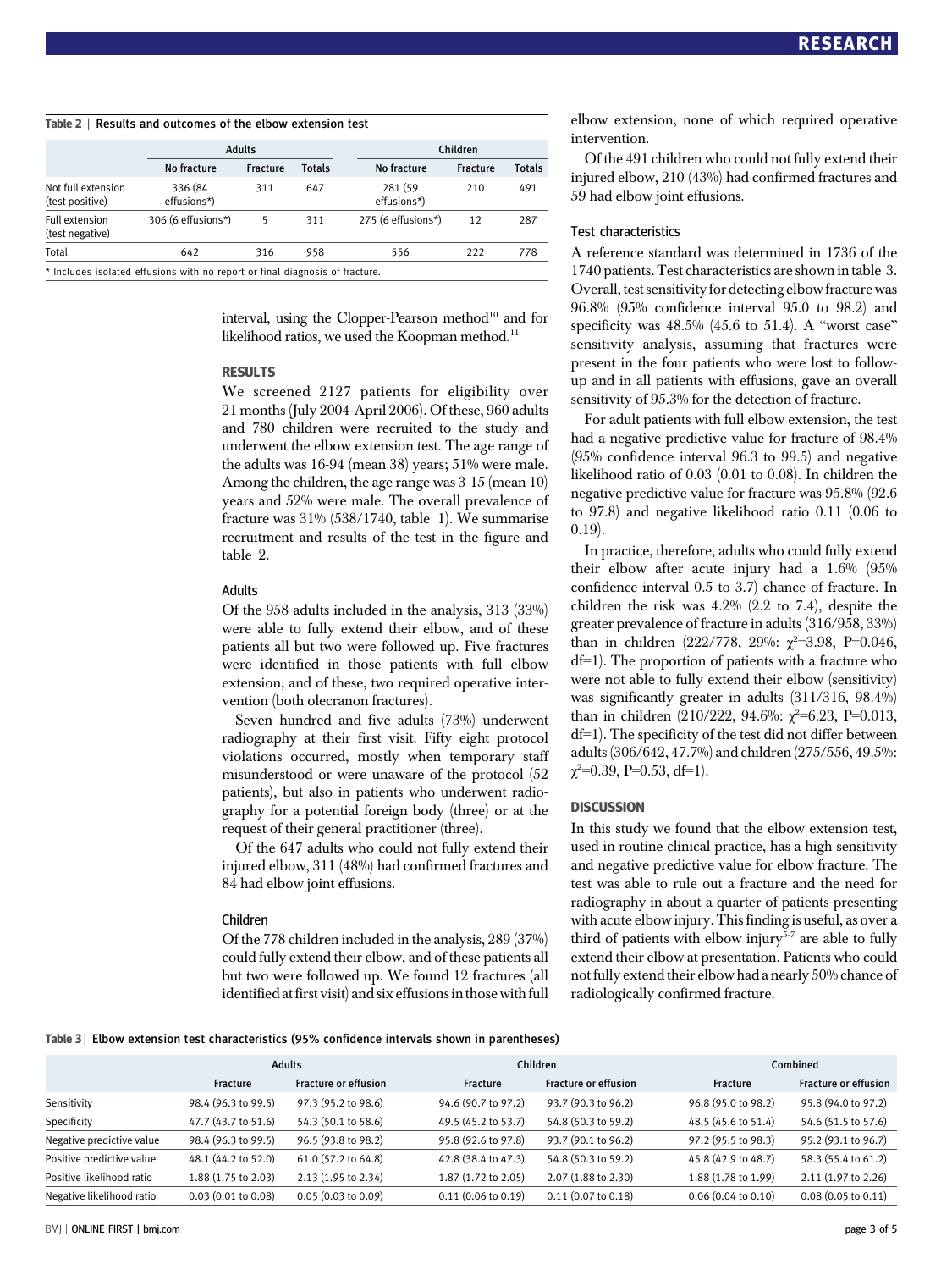#### Box 3 Criteria for recall

- Inability to fully straighten elbow
- Pain worsening or not improving
- Any functional problems (any difficulty using arm)
- Any concern of the patient or researcher not covered by the above

The low negative likelihood ratio of 0.03 confirms that this is a powerful test to rule out fracture in adults,  $12$ but the test does not exceed the sensitivity of 99% that we had previously judged as being clinically desirable. Ninety nine per cent sensitivity is a challenging standard, and our test has similar properties, in terms of sensitivity and specificity, to established clinical decision rules for other joints.<sup>13</sup> Ultimately, application of this test will rely on physicians' judgment, informed by the risk and consequences of false negatives, and by the availability of a gold standard diagnostic test (radiography) and follow-up. Most false negative results are likely to be minor or occult fractures that require no change in treatment.<sup>14</sup> However, we advise caution in the use of the elbow extension test as a single clinical decision rule for universal use, in view of the two olecranon fractures in adults, and the risk of occult supracondylar fractures in children.<sup>15</sup> The false negative rate is also higher in children than adults.

#### STRENGTHS AND LIMITATIONS

The strengths of this study were that the elbow extension test was carried out by usual practitioners in the emergency department during routine assessment of patients, reflecting the probable application of this test in real practise. The sample size was sufficient tomeet our objectives, with suitably narrow confidence intervals. A high follow-up rate was essential to the study design, and ensured that a sensitivity analysis made no significant difference to the results.

It is possible that our follow-up protocol might not have identified all patients with a fracture undetected by the test, and the recall criteria used are not validated. However, significant injuries are unlikely to have been missed using this low threshold for patient recall, and a

#### WHAT IS ALREADY KNOWN ON THIS TOPIC

No clinical decision rule exists for deciding which patients with acute elbow injury require radiography

The elbow extension test has been proposed as a simple test to rule out the need for radiography, but it has not been validated in routine practice

#### WHAT THIS STUDY ADDS

The elbow extension test can be used in routine practice

The test effectively rules out the need for radiography in patients with a recent elbow injury and full joint extension; caution should be used in children and in patients with suspected olecranon fracture

review of the database found no evidence of subsequent reattendance in patients who were discharged.

We did not assess interobserver agreement, and there was no mechanismto record or analyse equivocal results. While this may have contributed to the worse performance of the test in children than in adults, an under appreciation of the normal hyperextension in some children's elbows, or inadequate comparisons to the uninjured limb, are other possible explanations.

#### COMPARISON WITH PREVIOUS STUDIES

The incidences of full elbow extension and fracture in our study were similar to those reported in previous smaller studies. $156$  The sensitivity of the test was also consistent with these studies, but with much narrower confidence intervals. Lennon et al recommended testing a full range of all elbow movements (extension, flexion, and supination) to exclude the need for radio graphy.1 However, although they report a sensitivity of 97.6%, similar to that seen in our study, they excluded patients "not requiring an x ray", and the reduced specificity of 21% undermines the value of this approach in practice. This more complicated test therefore seems to have no advantage over testing full extension alone.

Modifying the elbow extension test in an attempt to improve sensitivity would probably undermine its specificity and clinical usefulness. Elbow extension alone is a highly sensitive test, is effective in routine practice, and can usefully inform clinical decision making.

#### **CONCLUSIONS**

We conclude that patients with recent elbow injury who cannot fully extend their elbow should be referred for radiography. Those who are able to fully extend do not need radiography, provided the practitioner is confident that olecranon fracture is not present, that caution is used in children, and that the patient can return for reassessment if their symptoms have not resolved in 7-10 days.

We thank Beth Newstead, Charlotte Pagram, Julie Small and the reception and clinical staff of participating hospitals for their assistance and support of this study.

Contributors: AA and ADR co-wrote the manuscript. AA, ADR, JRB, and GL formed the SWEET research committee, which designed and

implemented the study, and reviewed the manuscript. GL is the guarantor. FB, JD, SH, IH, JAK, SLeR, SSMS, RT, and JV reviewed the manuscript and co-ordinated the trial at their respective centres.

Funding: Research grant from the College of Emergency Medicine. The research was independent of the funders.

Competing interests: None declared.

Ethical approval: Each site obtained approval from local ethics committee. All eligible patients were recruited after written informed consent had been obtained.

Provenance and peer review: Not commissioned: externally peer reviewed.

- 1 Lennon RI, Riyat MS, Hilliam R, Anathkrishnan G, Alderson G. Can a normal range of elbow movement predict a normal elbow x ray? Emerg Med J 2007;24:86-8.
- 2 Stiell IG, Greenberg GH, McKnight RD, Nair RC, McDowell I, Reardon M. et al. Decision rules for the use of radiography in acute ankle injuries. Refinement and prospective validation. JAMA 1993;269:1127-32.